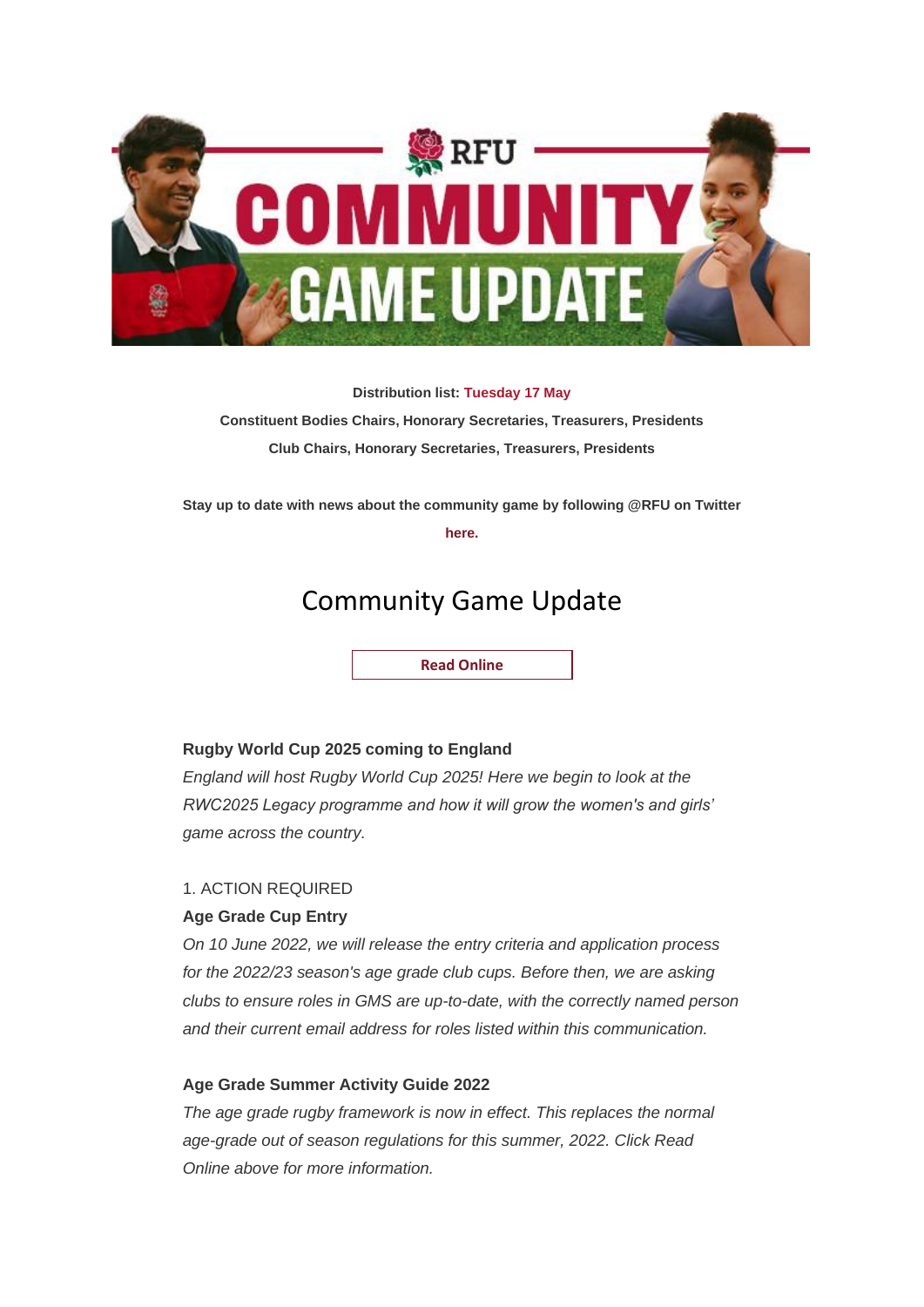### 2. ACTION IF OF INTEREST

### **Save the Date 17/18 September - Pitch Up For Rugby 2022/23**

*Our 'Pitch Up For Rugby' campaign will return for 2022/2023 with a particular focus on the transition of age-grade players to adult rugby. Please share the 'Save the Date' included within this communication with your rugby community.*

# **19 May deadline for GMS User Group interest & 23 May for Support Trainers**

*Nearly 200 people have expressed an interest in joining the new User Groups to help support the future Platform for Rugby. There is still a chance to apply ahead of 19 May. We are also looking for GMS Support Trainers ahead of the new season to support clubs.*

# **Age Grade Affiliation & GMS Support Webinars**

*Ahead of the new season, we will be running a GMS Summer Series webinar programme to support volunteers. You can find out when and how to register within this online communication.*

## **International Ticketing**

*A reminder that Friday 20 May is the deadline for entering all 2021-2022 matches to ensure they count in the indicative International ticketing allocations. The actual allocations will be finalised once the results from the 2022-2023 season have been collected.*

### 3. FOR AWARENESS

### **Future Competition Structure - Leagues for 2022/2023**

*Next week, clubs will receive information on the new RFU leagues structure as well as details on a new cup competition for levels 5 and below.*

# **Last chance to become part of the National Youth Council**

*Monday 23 May will see the application period close for this year's National Youth Council. Please share this opportunity with 18-24-year-olds who you feel would like to influence the future of rugby.*

#### **Volunteers' Week & UK Coaching Week 2022**

*As part of Volunteers' Week between 1 June and 7 June we will be providing templates for clubs to use to thank those in their clubs for their many contributions. Another date for your diary is UK Coaching Week which runs between 6 - 12 June.*